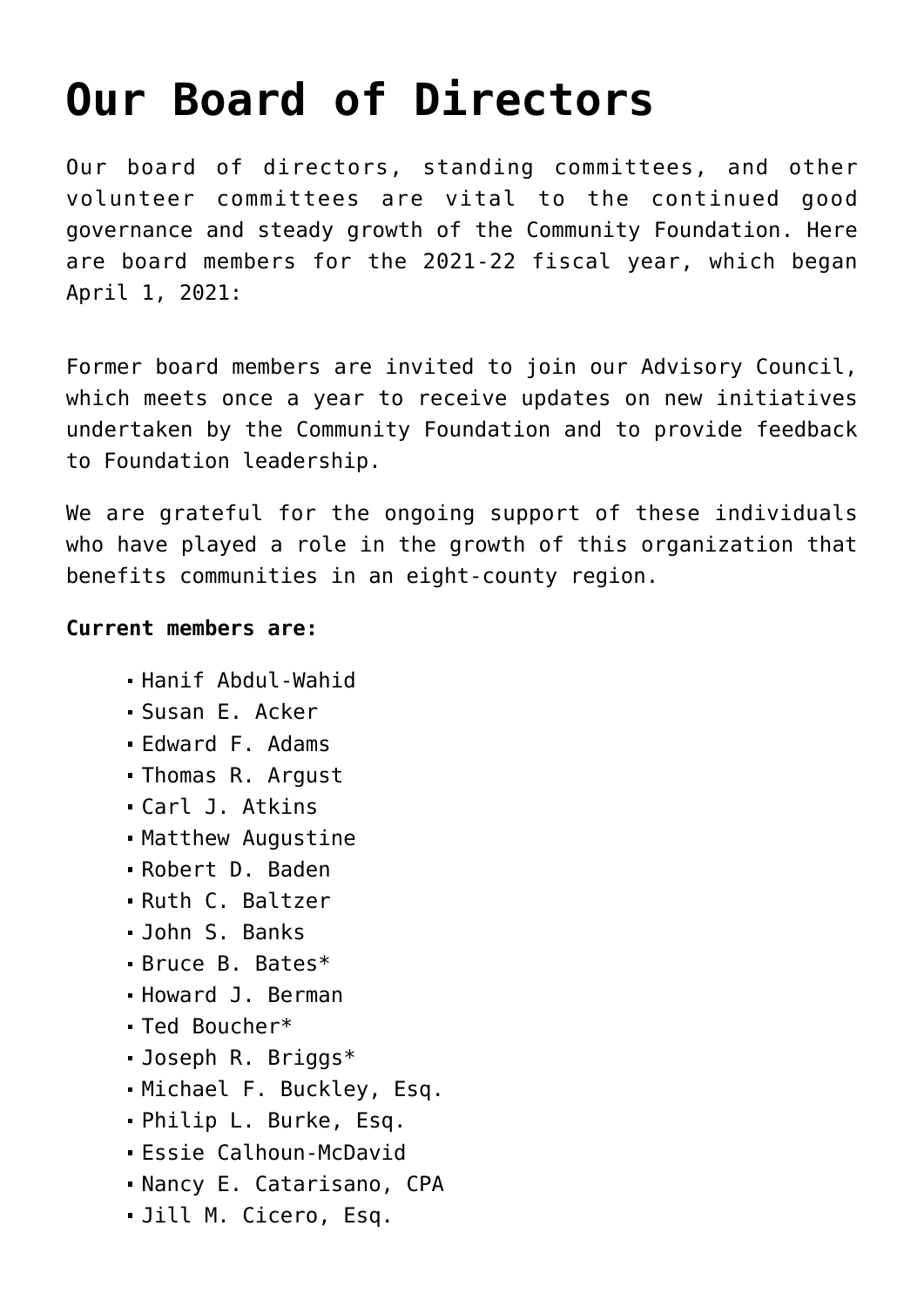Kathy Cleary Michael J. Cooney, Esq. Dr. Walter Cooper José J. Coronas Mary Goldman Crowe Barbara de Leeuw Malik Evans Joan L. Feinbloom Mary V. Fisher, Esq.\* Jonathan D. Foster Emerson U. Fullwood Suzanne Gouvernet Richard N. Gray Kenneth L. Hines Marvin J. Hoffman, MD Margaret Hubbard Ray H. Hutch Jeanne Hutchins\* Mimi A. Hwang Dr. Frederick C. Jefferson Jr. Barbara J. Jones Barbara M. Kelley Robert W. Kessler, Esq. H. Moka Lantum, MD, PhD Diane M. Larter Laura A. "Jinny" Loomis John N. McMath Jr. Richard J. Mengel, CPA Michael B. Millard Marion Morse Kathy J. Nixon Nannette Nocon Clayton H. Osborne Barbara Osterman Kevin J. Parker, PhD David C. Pettig\* Edward C. Radin, Esq.